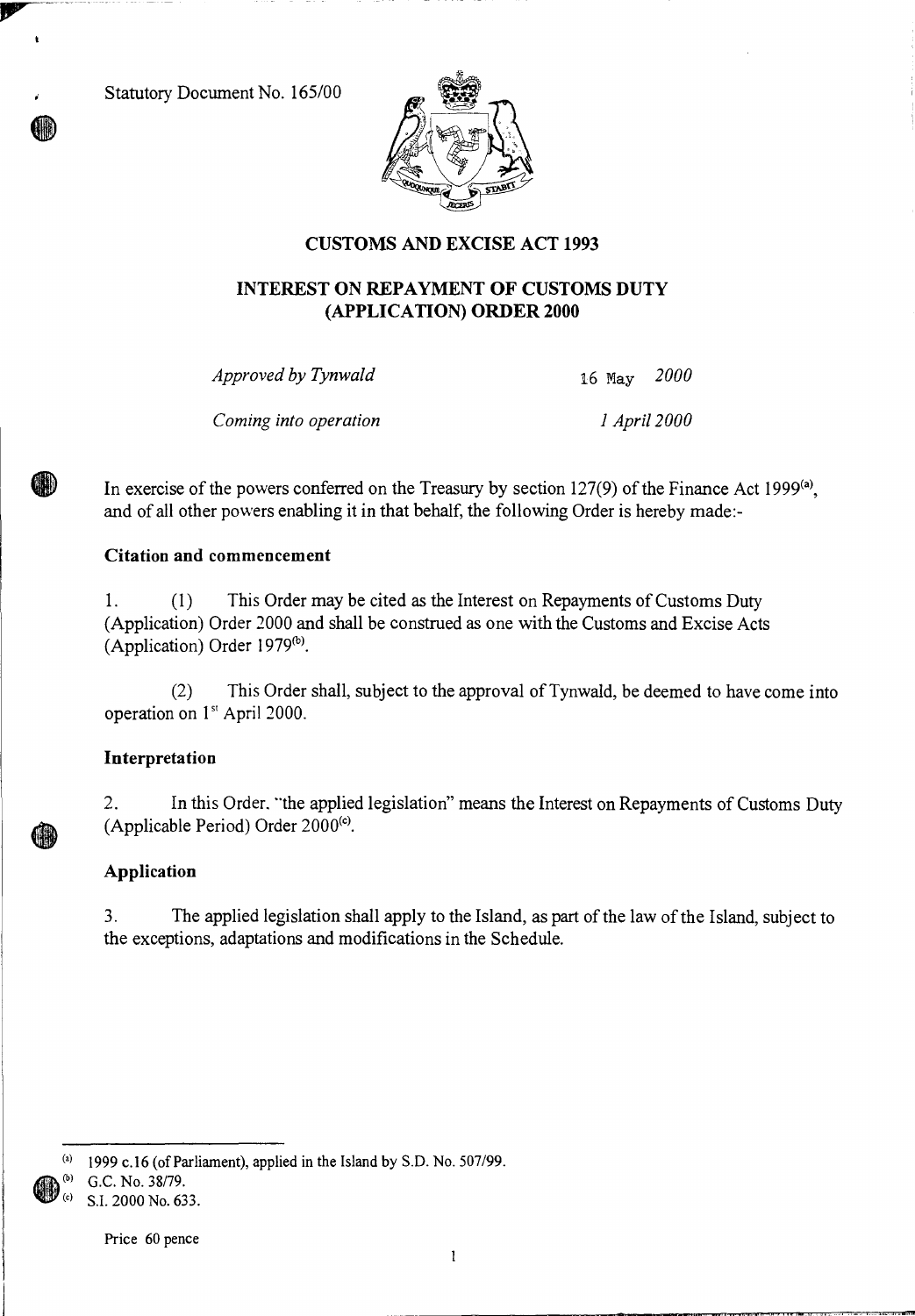### **SCHEDULE**

# **Exceptions, adaptations and modifications subject to which the Interest on Repayments of Customs Duty (Applicable Period) Order 2000 (S.I. 2000 No. 633) shall have effect in the Island**

| Regulation | Exceptions, adaptations or modifications |                                                |                           |      |
|------------|------------------------------------------|------------------------------------------------|---------------------------|------|
| 1.         | Omit the words from "and shall" onwards. |                                                |                           |      |
| 2.         | (a)                                      | For "Commissioners" substitute "Treasury", and |                           |      |
|            | (b)                                      | For "1882" substitute "1883".                  |                           |      |
| Made this  |                                          | $5\mu\Delta$ day of                            |                           | 2000 |
|            |                                          |                                                | $\gamma_{\alpha}$ l y     |      |
|            |                                          |                                                | Minister for the Treasury |      |

### **EXPLANATORY NOTE**

*(This note is not part of the Order)* 

This Order applies in Island law an order which amends section 127(3) of the Finance Act 1999. Sections 127 to 130 of the Finance Act 1999 (applied in Island law by virtue of S.D. No. 507/99) provided for interest to be payable on customs debts and repayments of customs duty.

The effect of the Order is to provide for interest payable by the Treasury on repayments of customs duty (or amounts paid by way of customs duty) to run for a period beginning with the thirty-first working day after the making of the claim for repayment.

The period ends on the date on which the Treasury issues the repayment of the amount and is to be determined in accordance with section 128 of the Act.

Section 127(3) originally provided that the period should begin with the sixty-first day (n.b. not "working day") after the making of the claim. However, section 129(9) contained a power whereby the length of the period could be reduced by order. This is what the applied Order does, inserting a definition of "working day" for the purpose.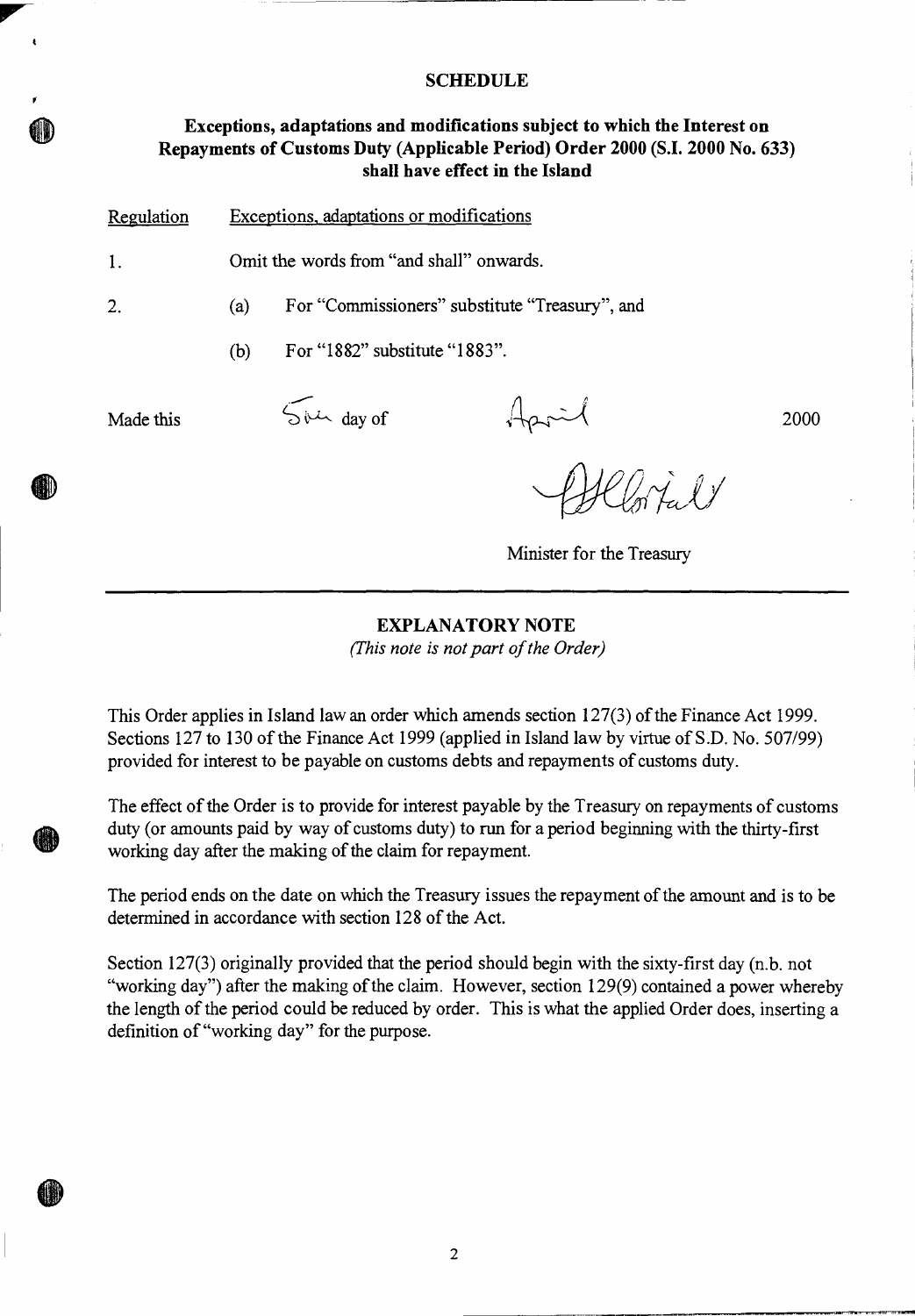### **STATUTORY INSTRUMENTS**

### **2000 No. 633**

#### **CUSTOMS AND EXCISE**

#### **The Interest on Repayments of Customs Duty (Applicable Period) Order 2000**

| Made                             | $8$ <sup>th</sup> March 2000 |
|----------------------------------|------------------------------|
| Laid before the House of Commons | 9 <sup>th</sup> March 2000   |
| Coming into force                | $1^{st}$ April 2000          |

The Commissioners of Customs and Excise, in exercise of the powers conferred on them by section 127(9) of the Finance Act 1999 $(a)$ , hereby make the following Order -

1. This Order may be cited as the Interest on Repayments of Customs Duty (Applicable Period) Order 2000 and shall come into force on 1<sup>st</sup>-April 2000.

2. For subsection (3) of section 127 of the Finance Act 1999 there shall be substituted -

"(3) Subject to section 128 below, in relation to any amount that carries interest under subsection (1) above, the applicable period for the purposes of this section is the period which -

- (a) begins with the thirty-first working day after the making of the claim for repayment of that amount; and
- $(b)$  ends with the date on which the Commissioners Treasury issue the repayment of that amount,

and in paragraph (a) above "working day" means any day other than a non-business day within the meaning of section 92 of the Bills of Exchange Act  $1882$  1883<sup>(b)</sup>."

New King's Beam House, 22 Upper Ground London SE1 9PJ

 $8<sup>th</sup> March 2000$  A R Rowsthorne Commissioners of Customs and Excise

6D